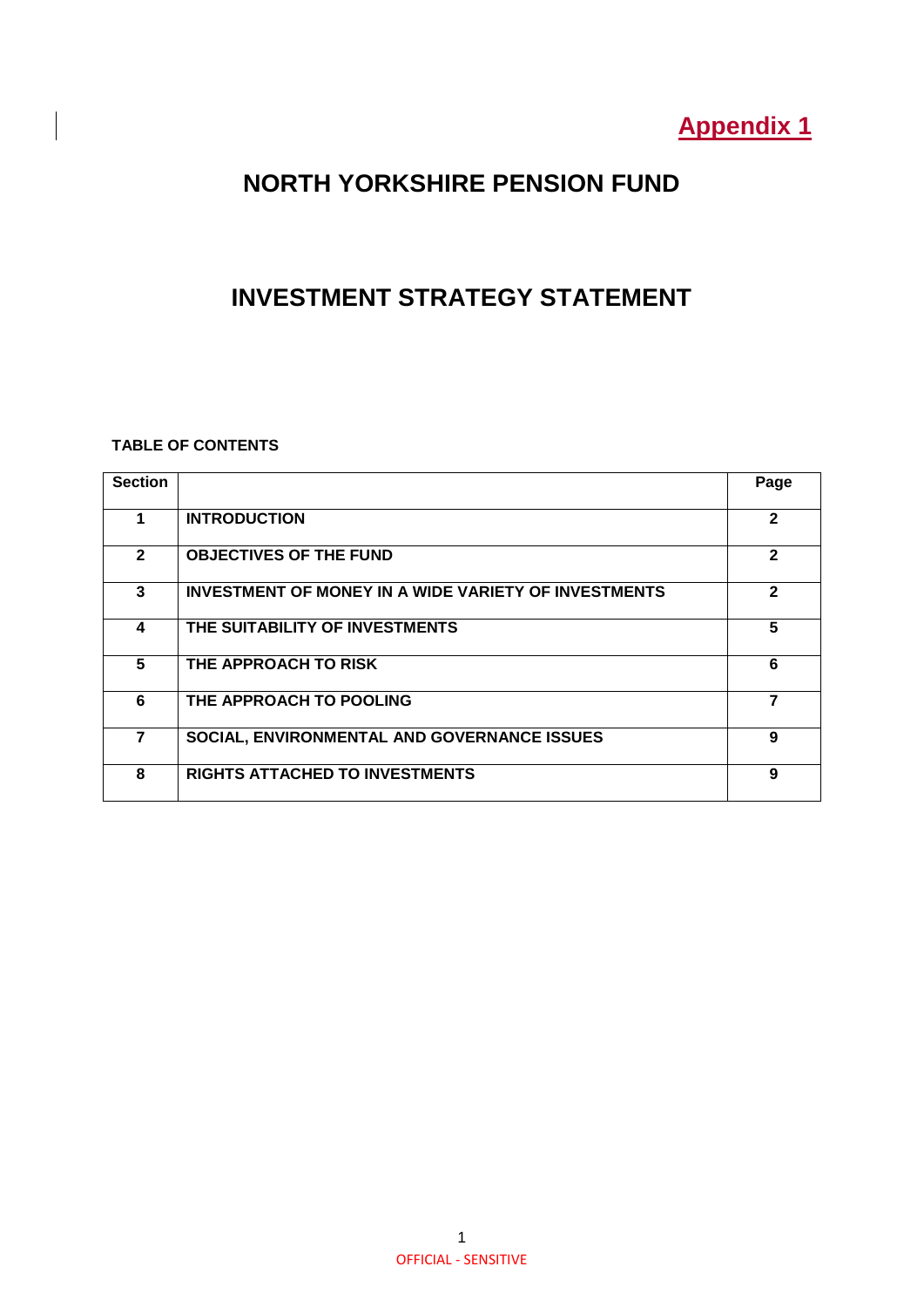#### **1.0 INTRODUCTION**

- 1.1 Regulation 7 of the Local Government Pension Scheme (Management and Investment of Funds) Regulations 2016 (the Regulations) requires administering authorities to formulate, publish and maintain an Investment Strategy Statement (ISS). This document is the ISS of the North Yorkshire Pension Fund (NYPF, or the Fund) for which North Yorkshire County Council (the Council) is the administering authority.
- 1.2 The Council has delegated all its functions as the administering authority of NYPF to the Pension Fund Committee (PFC, or the Committee). The Corporate Director - Strategic Resources, who reports to the Chief Executive, has day to day control of the management of all aspects of the Fund's activities.
- 1.3 The Committee determines the investment policy of the Fund and has ultimate responsibility for the investment strategy. The Committee undertakes its responsibilities after taking appropriate advice from external advisers.
- 1.4 The Committee seeks to invest in accordance with the ISS, any Fund money that is not needed immediately to make payments from the Fund. The ISS should be read in conjunction with the Fund's Funding Strategy Statement.
- 1.5 The Fund has consulted on the contents of the Investment Strategy Statement with such persons it considers appropriate. This document is reviewed annually as part of the Fund's annual governance review.

#### **2.0 OBJECTIVES OF THE FUND**

- 2.1 The primary objective of the Fund is to provide pension benefits for members upon retirement and/or benefits on death for their dependents, on a defined benefits basis. Investments will therefore be selected with the aim of fully funding these benefit requirements over an extended number of years. The funding position will be reviewed at each Triennial Valuation with adjustments to the investment strategy, asset allocation and to investments with investment managers as required.
- 2.2 The investment objective of the Fund is to provide for sufficient income and capital growth of the Fund's assets in a range of market conditions, supplemented by employee and employer contribution income, to meet the cost of benefits as they fall due. It is translated into a suitable strategic asset allocation benchmark designed to address the nature of the Fund's liabilities, and deliver a return over the long term including through periods of volatility in financial markets.

#### **3.0 INVESTMENT OF MONEY IN A WIDE VARIETY OF INVESTMENTS**

- 3.1 It is the PFC's policy to invest the assets of the Fund to spread risk by ensuring a reasonable balance between different categories of investments. The PFC takes a long term approach and invests in asset classes and individual investments that are expected to generate an attractive risk-adjusted return for the Fund and meet the cost of its liabilities.
- 3.2 The Fund may invest in a wide range of investments including quoted and unquoted assets in Equities, Fixed Income, Property and Alternatives either directly or through pooled funds. The Fund may also make use of derivatives, either directly or in pooled funds, for the purposes of efficient portfolio management or to hedge specific risks, in order to protect the value of the Fund's assets.
- 3.3 The Committee reviews the investments of the Fund on a regular basis, with particular regard to suitability and diversification. On each occasion, the Committee receives advice from its Investment Consultant and Independent Adviser.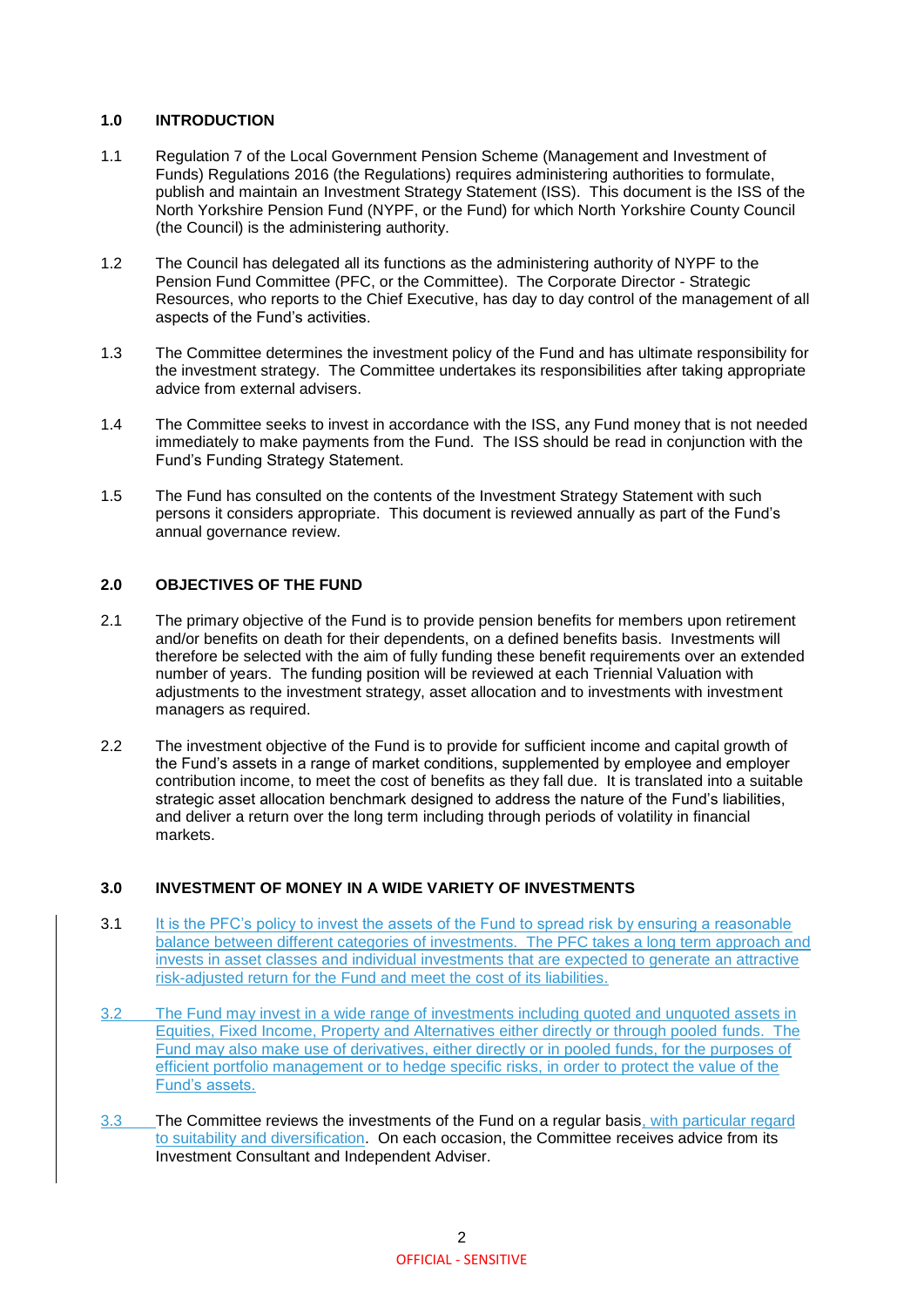- 3.4 Recent changes to the Fund's asset allocation strategy include the addition of Alternatives, being Property (2012), Private Debt (2016) and Infrastructure (2019). Multi Asset Credit was also added in 2020. These asset classes have served to further diversify the Fund's investments, spreading risk and reducing short term volatility while maintaining sufficient investment returns.
- 3.5 The last review of the investment strategy took place in the first quarter of 2021, when a number of changes were made. Illiquid credit other than Private Credit, and Absolute Return were dropped from the strategy, and Property was reduced. There were corresponding increases to the allocations to Equities, Infrastructure, Corporate Bonds and Government Bonds. Overall, the changes are intended to improve the efficiency of the strategy, through reducing risk but maintain return expectations.
- 3.6 Most of the changes are in the Fund's liquid asset classes and can be made relatively quickly. The change to the private markets allocation of infrastructure will be implemented over the longer term, as will achieving the allocation to Private Credit, which is still in the process of being built up following its addition to the strategy in 2019. To help align the current asset allocation closer to the strategy while these illiquid allocations grow over time, listed alternatives will be used on a temporary basis.
- 3.7 The Fund's current long-term strategic asset allocation is set out in the table below.

|                           | <b>Benchmark %</b> |
|---------------------------|--------------------|
| Equities                  | 50                 |
| Infrastructure            |                    |
| Property                  |                    |
| <b>Private Credit</b>     |                    |
| <b>Multi Asset Credit</b> |                    |
| <b>Corporate Bonds</b>    |                    |
| <b>Government Bonds</b>   |                    |

- 3.8 Actual allocations are considered with reference to the benchmark allocations by the Committee each quarter. Based on tactical views, rebalancing activity is carried out as required. Consideration is being given to applying thresholds below and above each of the benchmark allocations around each asset class to assist with the approach to rebalancing.
- 3.9 Historically and where possible, investments at the asset class level have been sub-divided into two or more mandates with different investment managers operating to different benchmarks, further increasing the diversification of the Fund's investments. As assets are gradually being transferred to Border to Coast (see section 6) this is being replaced by a different approach. Investments are typically in funds which employ two or more external investment managers. Therefore although the approach is changing, diversification is maintained and in some cases increased.
- 3.10 Each investment manager operates to a specific benchmark and to specific mandate restrictions appropriate to their process and style, so that in aggregate, their activities are aligned to the overall performance requirements and risk appetite of the Fund. Each manager holds a range of underlying investments which reflects their views relative to their respective benchmarks, as permitted by their mandates.
- 3.11 The investment management arrangements of the Fund are as follows.

| <b>Manager</b>         | <b>Mandate</b>             | <b>Objective</b>                                                                |
|------------------------|----------------------------|---------------------------------------------------------------------------------|
| <b>Border to Coast</b> | UK Equities                | To outperform the FTSE All Share Index<br>by 2% pa over the long term           |
| Border to Coast        | <b>Global Equities</b>     | To outperform the MSCI All Countries<br>World Index by 2% pa over the long term |
| <b>Baillie Gifford</b> | Global Equities (Long Term | To outperform the FTSE All World Index                                          |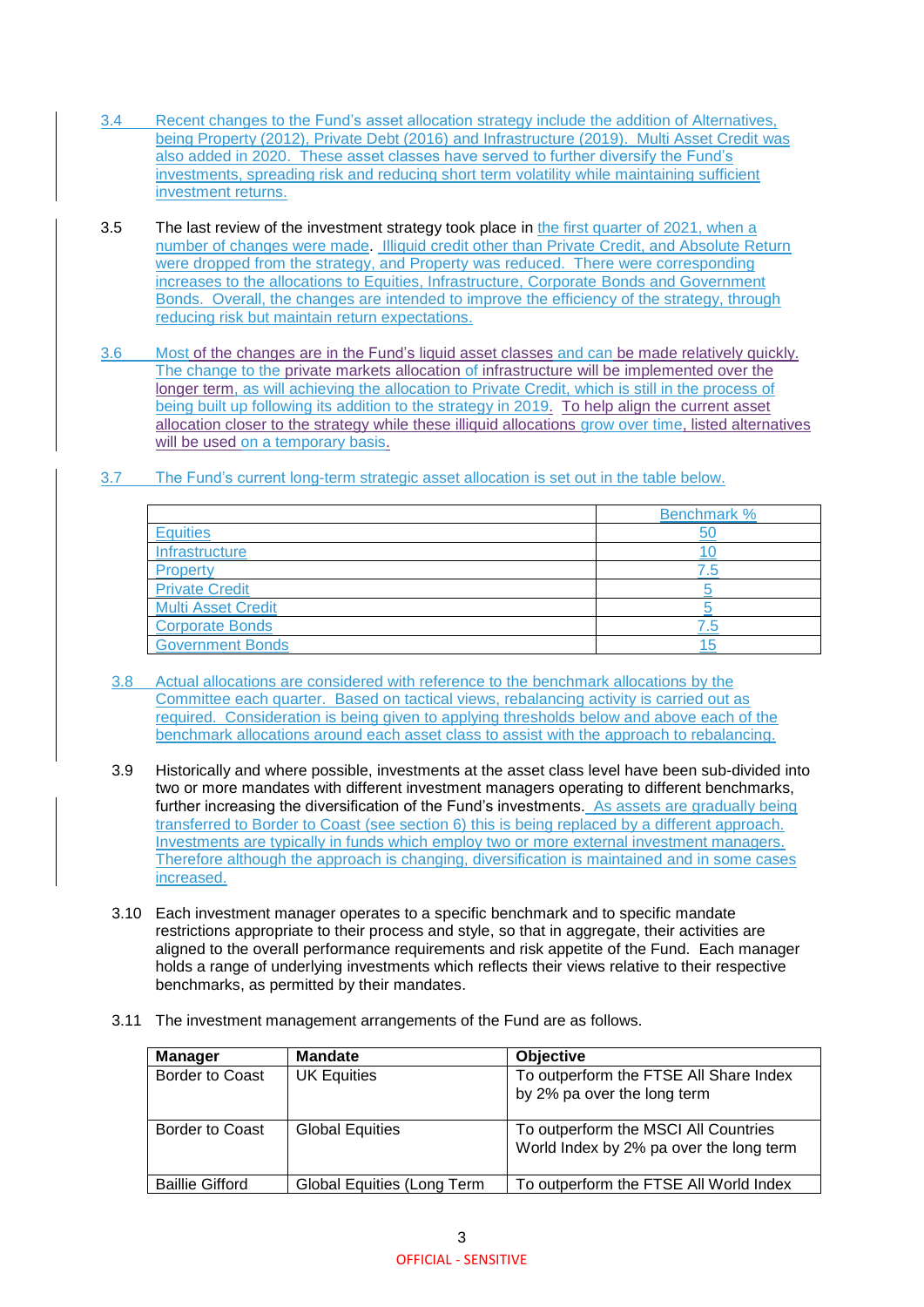|                                    | Global Growth)                                        | by 3% over the long term                                                                                                                                                                                |
|------------------------------------|-------------------------------------------------------|---------------------------------------------------------------------------------------------------------------------------------------------------------------------------------------------------------|
| Dodge & Cox                        | <b>Global Equities</b>                                | To outperform the MSCI All Country World<br>Index over a market cycle                                                                                                                                   |
| Veritas                            | <b>Global Equities</b>                                | To outperform CPI + $6\%$ to 10% over the<br>medium term                                                                                                                                                |
| <b>Border to Coast</b>             | Infrastructure                                        | IRR of 8% (net)                                                                                                                                                                                         |
| Hermes                             | <b>UK Property</b>                                    | To outperform the IPD Other Balanced<br>Property Funds Index by 0.5% over the<br>medium term                                                                                                            |
| Legal & General                    | <b>UK Property</b>                                    | To outperform the IPD All Balanced<br>Property Funds Index over the medium<br>term                                                                                                                      |
| Threadneedle                       | <b>UK Property</b>                                    | To outperform the IPD All Balanced<br>Property Funds Index by 1% to 1.5% over<br>the medium term                                                                                                        |
| <b>BlueBay</b>                     | <b>Private Debt</b>                                   | IRR of 9% gross (7% net) including 4.5%<br>cash yield                                                                                                                                                   |
| Permira                            | <b>Private Debt</b>                                   | IRR of 9% gross (8% net) including 5%<br>cash yield                                                                                                                                                     |
| <b>Border to Coast</b>             | <b>Private Debt</b>                                   | IRR of 6% (net)                                                                                                                                                                                         |
| <b>Border to Coast</b>             | <b>UK Corporate Bonds</b>                             | To outperform the iboxx Sterling Non-Gilts<br>Index by 0.6% over the long term                                                                                                                          |
| M&G                                | <b>UK Government Bonds</b>                            | To outperform the gilt based benchmark by<br>0.5%                                                                                                                                                       |
| <b>Border to Coast</b>             | <b>UK Government Bonds</b>                            | To outperform the FTSE UK Index Linked<br>Gilts over 15 Years Index by 0.2% over the<br>long term                                                                                                       |
| Newton                             | Diversified Growth Fund                               | To outperform LIBOR by 4% over the<br>medium term                                                                                                                                                       |
| Leadenhall                         | <b>Insurance Linked Securities</b><br>(Diversified)   | To outperform Money Market Fund (MMF)<br>returns by 4% to 5.5%                                                                                                                                          |
| Leadenhall                         | <b>Insurance Linked Securities</b><br>(Nat Cat Focus) | To outperform Money Market Fund (MMF)<br>returns by 6.5% to 7.5%                                                                                                                                        |
| Leadenhall                         | <b>Insurance Linked Securities</b><br>(Remote)        | To outperform Money Market Fund (MMF)<br>returns by 3% to 4%                                                                                                                                            |
| <b>NYCC Treasury</b><br>Management | Cash                                                  | To outperform the Bank of England base<br>rate.                                                                                                                                                         |
| Legal & General                    | <b>Equity Protection Mandate</b>                      | To provide downside protection by giving<br>up upside against a portion of the Fund's<br>global equity holdings using 12 and 18<br>month contracts from July 2019<br>Total value protected was £800m at |
|                                    |                                                       | inception (July 2019) approximately 22%                                                                                                                                                                 |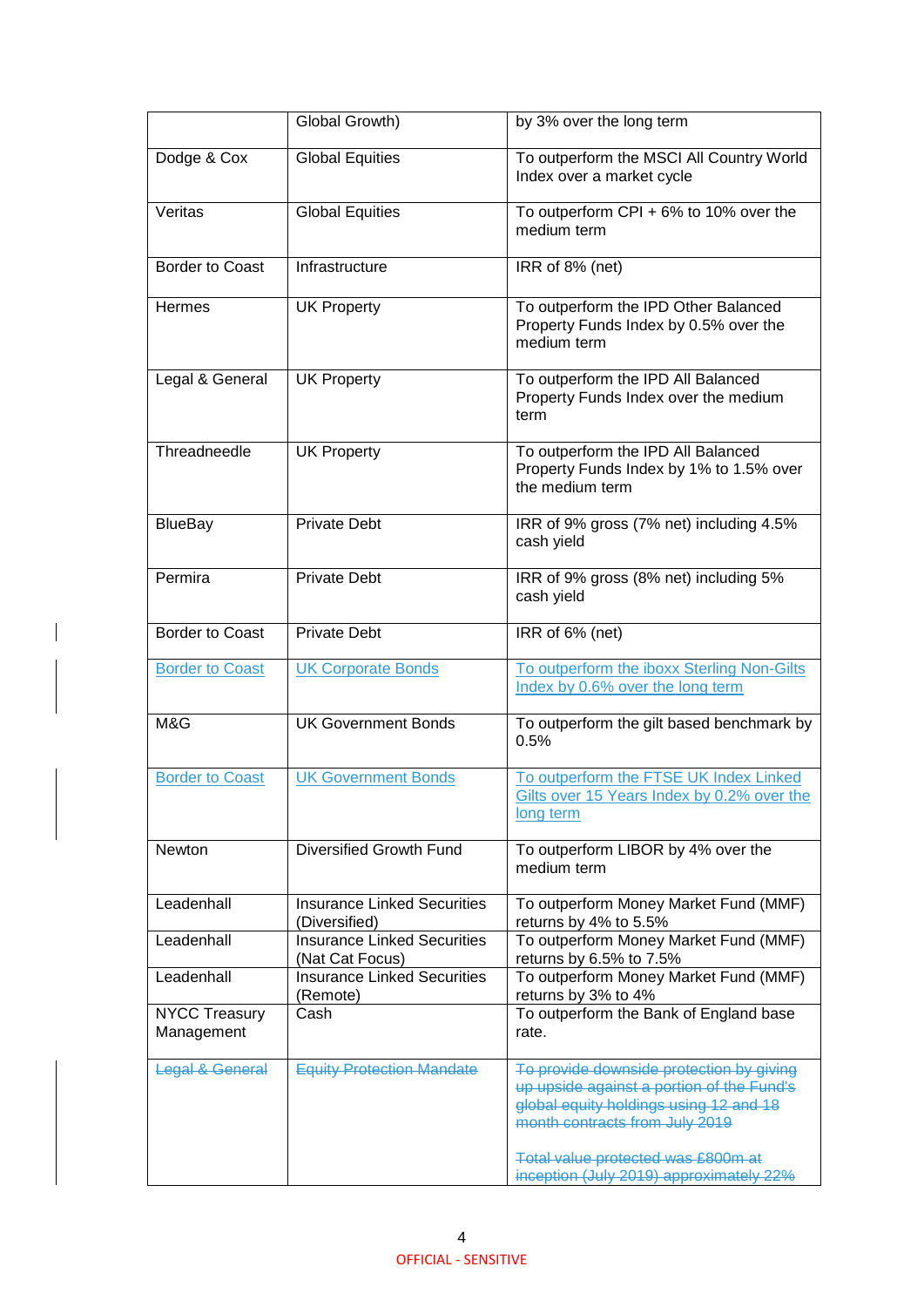|  | of the total portfolio value as at 30 June<br>2019                                                                                                                                    |
|--|---------------------------------------------------------------------------------------------------------------------------------------------------------------------------------------|
|  | <b>LGIM are also holding fixed interest gilts</b><br>dex linked gilts as collateral to back<br>the equity protection mandate, the gilts are<br>held in a passively managed portfolio. |

- 3.12 The allocations to diversified growth and insurance linked securities were removed from the strategy in 2021. These assets will be redeployed over time. Although there is not an allocation to cash in the strategy, there will inevitably be a small allocation in practice, to satisfy the Fund's cash flow management requirements.
- 3.13 The Fund is permitted to invest up to 5% in entities connected to the administering authority. There are currently no such investments.

#### **4.0 THE SUITABILITY OF PARTICULAR INVESTMENTS AND TYPES OF INVESTMENTS**

4.1 The following categories of investment have been approved as suitable for the NYPF.

| <b>UK Equities</b>        | provide a share in the assets and profitability of public<br>companies floated on UK stock exchanges. Capital gains<br>and losses arise as share prices change to reflect investor<br>expectations at the market, sector and stock levels. Income<br>is derived from dividends.                                                                                                                                                                                                                                                                                                                                    |
|---------------------------|--------------------------------------------------------------------------------------------------------------------------------------------------------------------------------------------------------------------------------------------------------------------------------------------------------------------------------------------------------------------------------------------------------------------------------------------------------------------------------------------------------------------------------------------------------------------------------------------------------------------|
| <b>Overseas Equities</b>  | are similar to UK Equities but allow greater diversification<br>amongst markets, sectors and stocks. Valuations are<br>affected by exposure to movements in the relative value of<br>the foreign currencies in which investments are made against<br>sterling. Exchange rates are likely to reflect differentials in<br>inflation so should not affect returns materially over the long<br>term, but over the short term currency movements may<br>significantly add to or subtract from returns. Equities are<br>expected to provide high returns compared to other asset<br>classes (the "equity-risk premium"). |
| <b>UK Bonds</b>           | are debt instruments issued by the UK Government and<br>other borrowers. Bonds provide a fixed rate of interest and<br>are usually redeemed at a fixed price on a known future date.<br>Valuations primarily reflect the fixed level of interest, the<br>period to redemption and the overall return demanded by<br>investors. They are vulnerable to rising inflation and<br>correspondingly benefit from falling inflation.                                                                                                                                                                                      |
| <b>Index Linked Bonds</b> | are bonds that provide interest and a redemption value<br>directly linked to a measure of inflation, usually the Retail<br>Price Index or a similar index. The returns from this asset<br>class act as a useful proxy for movements in liability values.                                                                                                                                                                                                                                                                                                                                                           |
| <b>Multi-Asset Credit</b> | Multi-Asset Credit strategies offer investors exposure to a<br>diverse range of credit premia, by investing across a range of<br>geographies, asset classes and credit instruments, in order<br>to protect against rising interest rates and changes in the<br>credit cycle. These funds are well positioned to complement<br>a traditional fixed income allocation, and provide portfolio<br>diversification whilst de-risking from equities.                                                                                                                                                                     |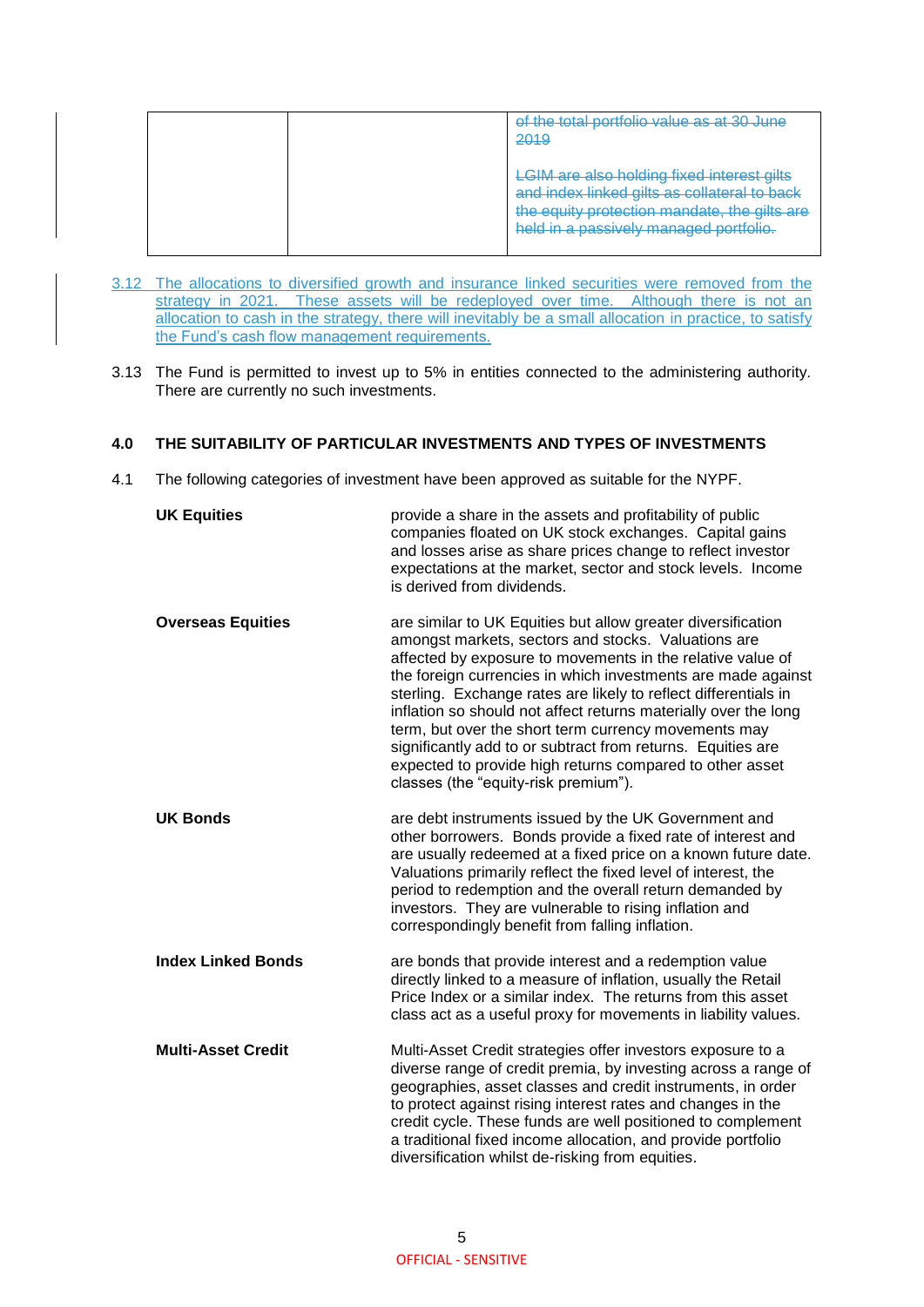| <b>Diversified Growth Funds</b>    | are an alternative way of investing in shares, bonds, property<br>and other asset classes. These funds are managed by<br>specialist multi-asset managers and target returns slightly<br>below that of equities but with significantly reduced volatility<br>due to the diversification of their constituent parts.                                                                                                                                                                                                                              |
|------------------------------------|-------------------------------------------------------------------------------------------------------------------------------------------------------------------------------------------------------------------------------------------------------------------------------------------------------------------------------------------------------------------------------------------------------------------------------------------------------------------------------------------------------------------------------------------------|
| <b>UK Property</b>                 | is an investment in buildings, indirectly through pooled<br>vehicles. Capital gains and losses occur as prices fluctuate<br>in line with rental levels and investor demand. Income is<br>generated from rents collected from tenants. The nature of<br>rental agreements gives property some of the characteristics<br>of bonds, whilst growth and inflation provide some of the<br>characteristics of equities. It is, therefore, a useful<br>diversifying asset class.                                                                        |
| <b>Infrastructure</b>              | is a term for real assets which provide essential services to a<br>community for example transport facilities,<br>telecommunications networks and water supplies. These are<br>long term, illiquid investments that should provide stable<br>returns that in some cases are inflation linked and largely<br>uncorrelated to equities, making it a diversifying asset class.                                                                                                                                                                     |
| <b>Private Debt</b>                | is loan arrangements provided directly to companies over the<br>medium term for a return, significantly above rates charged<br>by commercial banks. Typically they are provided through<br>pooled fund arrangements and require that investors commit<br>funds for a period of 5 to 7 years, with income and capital<br>being returned throughout that time.                                                                                                                                                                                    |
| <b>Listed Alternatives</b>         | is an approach to investing in infrastructure, private debt and<br>other alternatives through UK and overseas stock<br>exchanges. The risk and return characteristics are therefore<br>a blend of equities and alternatives. Temporarily investing in<br>this asset class enables exposure to alternatives to be<br>quickly established in lieu of an allocation to private markets,<br>which will be built up over a number of years.                                                                                                          |
| <b>Insurance Linked Securities</b> | is a term used to cover an array of financial instruments<br>whose values are driven by insurance loss events -<br>catastrophes. These instruments are linked to property<br>losses caused by natural and man-made catastrophes and<br>represent a unique asset class given that returns are both<br>uncorrelated and independent from the general financial<br>market. ILS themselves are bond like instruments which are<br>securitised on the underlying catastrophe risks. Typically<br>they are provided through pooled fund arrangements. |
| <b>Property Debt</b>               | are direct loans secured against commercial properties and<br>their income. The majority of the return comes from coupon<br>payments which are distributed quarterly. They are bond like<br>returns that do not typically suffer from capital losses. They<br>are provided through pooled fund arrangements.                                                                                                                                                                                                                                    |
| <b>Derivative Instruments</b>      | such as options and futures are mechanisms through which<br>the Fund can be protected from sudden changes in share<br>prices or exchange rates. Although not income producing<br>they can result in capital gains and losses. They may be<br>used to hedge the Fund's exposure to particular markets.                                                                                                                                                                                                                                           |

 $\overline{\phantom{a}}$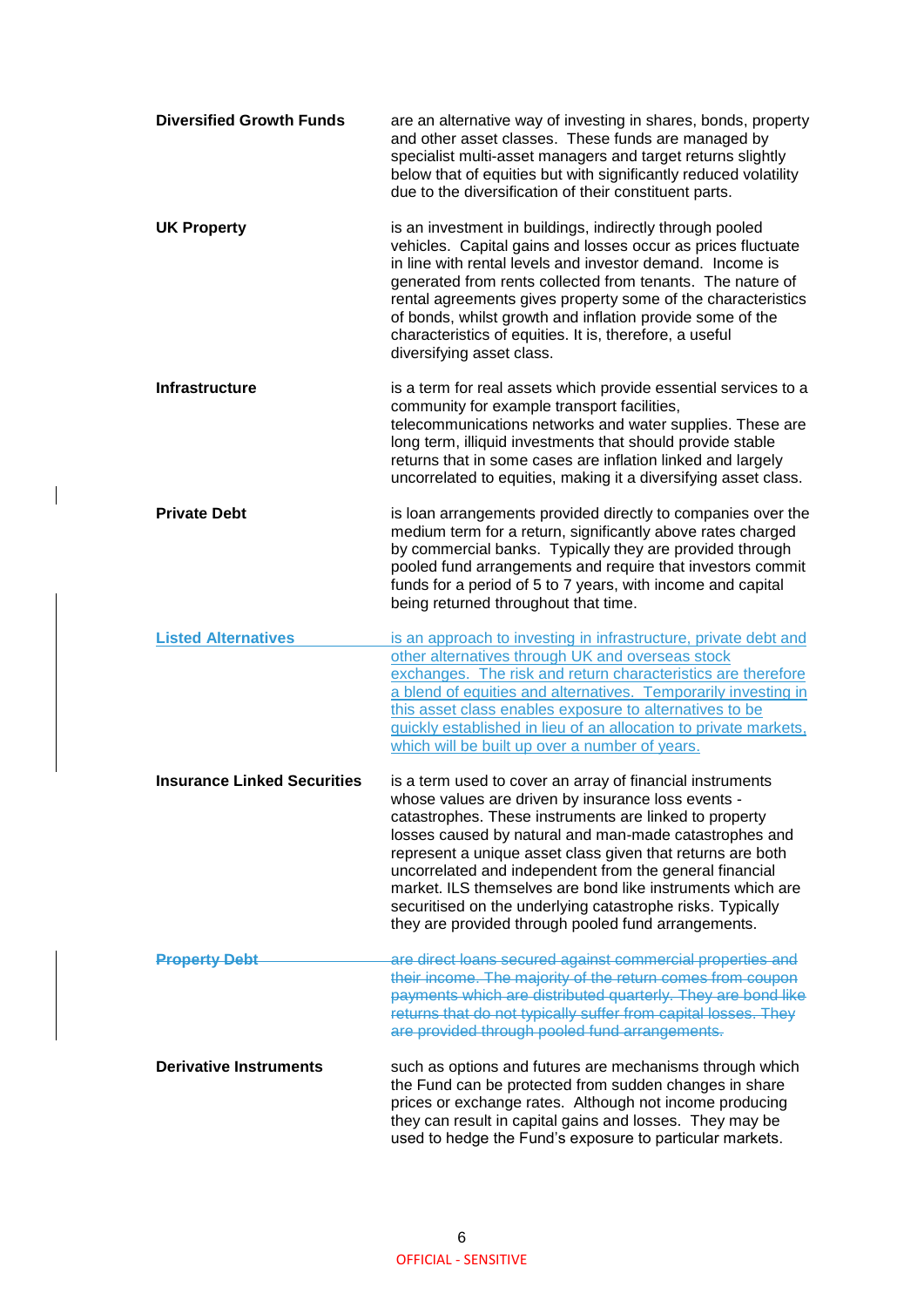**Cash** is invested in authorised institutions in accordance with the treasury management policy of the Council under the terms of a Service Level Agreement and attracts interest at market rates.

- 4.2 Each asset class has different return expectations and volatility characteristics. They are blended to produce the optimal investment return while taking an appropriate level of risk. Periodic investment reviews assess whether this blend requires adjustment, including through the addition of new asset classes, to take account of changing market conditions and the evolving asset and liability profile of the Fund. Tactical rebalancing also takes place, as required. All monitoring, reviews and rebalancing is undertaken after taking advice from the Fund's Investment Consultant and Independent Adviser.
- 4.3 The 2021 investment strategy review was concluded on the basis of an expected return on assets of 5.6% over the long term. This return is 1.6% above the discount rate used to calculate the Fund's liabilities and reflects a "probability of funding success" as described in the Funding Strategy Statement of 80%. This is based on the Fund's current asset mix and assumes no outperformance from active management.

#### **5.0 THE APPROACH TO RISK, INCLUDING THE WAYS IN WHICH RISKS ARE TO BE MEASURED AND MANAGED**

- 5.1 The Fund aims to achieve its funding objective by taking an appropriate level of risk, through investing a proportion of funds in growth assets. Ongoing monitoring of the risk profile takes place, including reassessing its appropriateness, through investment strategy reviews and at the quarterly meetings of the PFC when appropriate. Close regard is paid to the ongoing risks which may arise through a developing mismatch, over time, between the assets of the Fund and its liabilities, together with the risks which may arise from any lack of balance or diversification of the investment of those assets.
- 5.2 The risk of financial mismatch is that the Fund's assets fail to grow in line with the liabilities. It is managed by the Committee through a review of the assumptions used to calculate the Fund's liabilities at each Triennial Valuation, and an assessment by the Actuary of the Fund's asset allocation strategy of the probability of achieving funding success. This assessment forms the basis for subsequent asset allocation reviews aimed at controlling risk and further improving the funding position.
- 5.3 Longevity risk and other demographic factors are assessed at each Triennial Valuation. The Committee reviews national and Fund specific trends as part of this process.
- 5.4 Systemic risk, being the possibility that an event akin to the financial crisis occurs, is mitigated through the diversified nature of the Fund's asset allocation strategy. The Committee has taken steps since the global financial crisis in 2008 to spread investments across a larger number of asset classes which behave differently in different market conditions. The risks associated with individual asset classes, the combined nature of risks at Fund level are reassessed at each strategy review and changes made as appropriate.
- 5.5 This diversification across asset classes and across investment managers within each asset class significantly mitigates concentration risk, so that the effect of underperformance of any one asset class or investment manager is minimised. Rebalancing activity prevents material departure from the strategic asset allocation benchmark.
- 5.6 The significant majority of the Fund's assets are invested in liquid investments, so that the risk of illiquidity, being an inability to meet liabilities as a result of a lack of liquid assets, is minimal. The risk is further managed by cashflow forecasting.
- 5.7 Currency risk is that the Fund's assets, the majority of which are overseas, underperform relative to Sterling. This risk is managed through a periodic assessment of currency exchange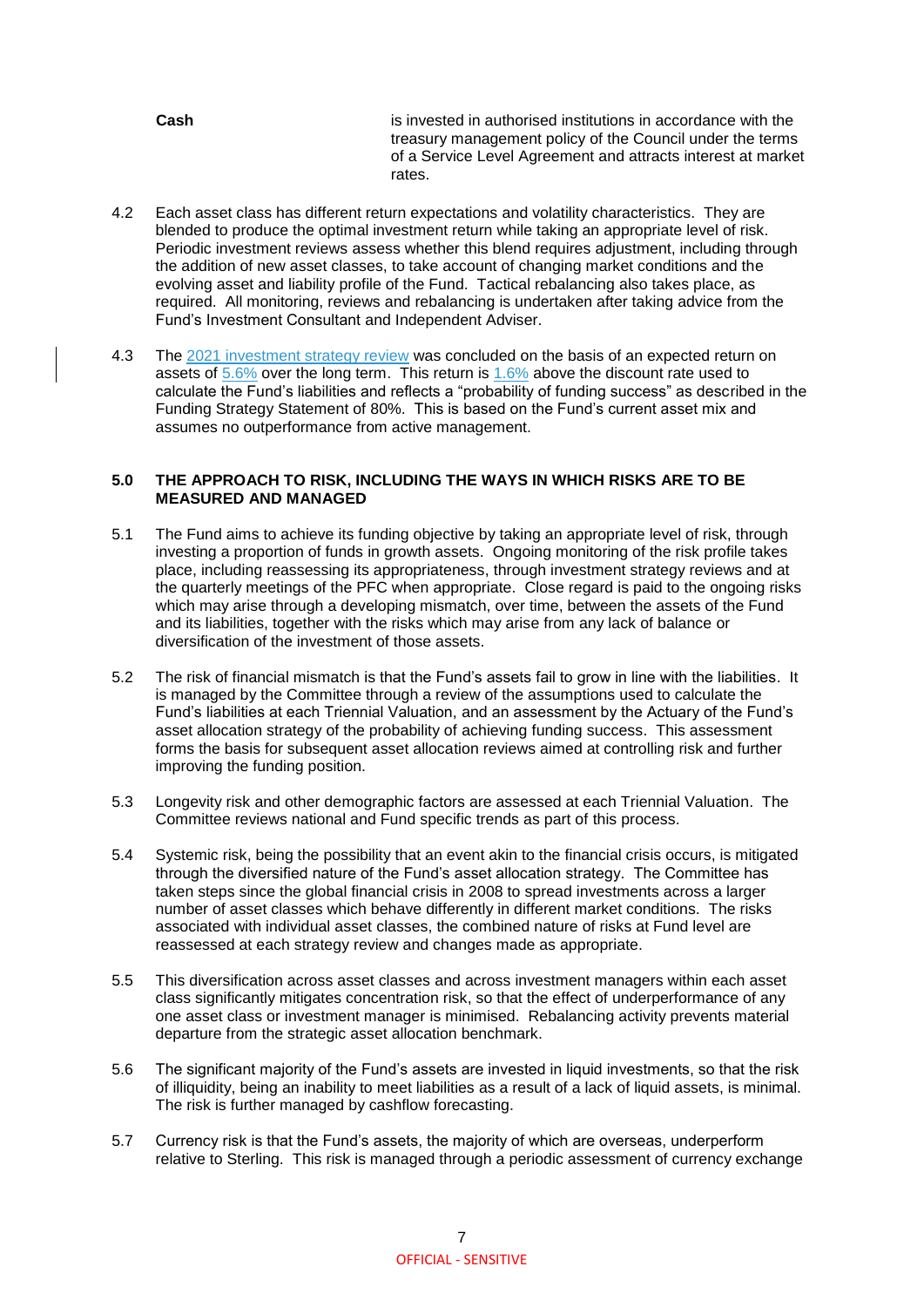rates including receiving advice on the suitability of hedging the major currencies the Fund's assets are denominated in.

- 5.8 Agreements with the Fund's custodian and investment managers provide protection against fraudulent losses. In addition, regular checks are undertaken by independent auditors of the custodian's and investment managers' systems. These organisations have internal compliance teams which also monitor and report on risk.
- 5.9 The Fund has its own Risk Management Policy and maintains a Risk Register which identifies the key risks, an assessment of the potential impact of each risk should it occur, and the controls and contingency plans in place to mitigate the likelihood and severity of each risk. The Risk Register is reviewed by the PFC annually and by the Pension Board semi-annually.
- 5.10 Environmental, Social and Governance (ESG) factors present financial and non-financial risks to the Fund which could impact on the ability to achieve the long term return target. The Fund's approach to managing these risks is detailed in the Responsible Investment Policy. The Climate Change Statement expands on the approach in relation to this area.

#### **6.0 THE APPROACH TO POOLING INVESTMENTS, INCLUDING THE USE OF COLLECTIVE INVESTMENT VEHICLES AND SHARED SERVICES**

- 6.1 In order to satisfy the requirements of the Local Government Pension Scheme (Management and Investment of Funds) Regulations 2016, the Fund has become a shareholder of the Border to Coast Pensions Partnership ("Border to Coast", or "the Pool"). Border to Coast is an FCA regulated Operator and Alternative Investment Fund Manager (AIFM), that became operational in July 2018.
- 6.2 Border to Coast is a partnership of the administering authorities of the following LGPS Funds:
	- Bedfordshire Pension Fund
	- Cumbria Pension Fund
	- Durham Pension Fund
	- East Riding Pension Fund
	- Lincolnshire Pension Fund
	- North Yorkshire Pension Fund
	- South Yorkshire Pensions Authority
	- Surrey Pension Fund
	- Teesside Pension Fund
	- Tyne & Wear Pension Fund
	- Warwickshire Pension Fund
- 6.3 The Fund retains responsibility for determining the investment strategy and asset allocation, and delegates manager selection to the Pool. This ensures that the fiduciary duty for and democratic accountability responsibility of the Fund can be maintained, whilst facilitating the delivery of cost benefits through scale.
- 6.4 The governance structure of the Pool is as follows: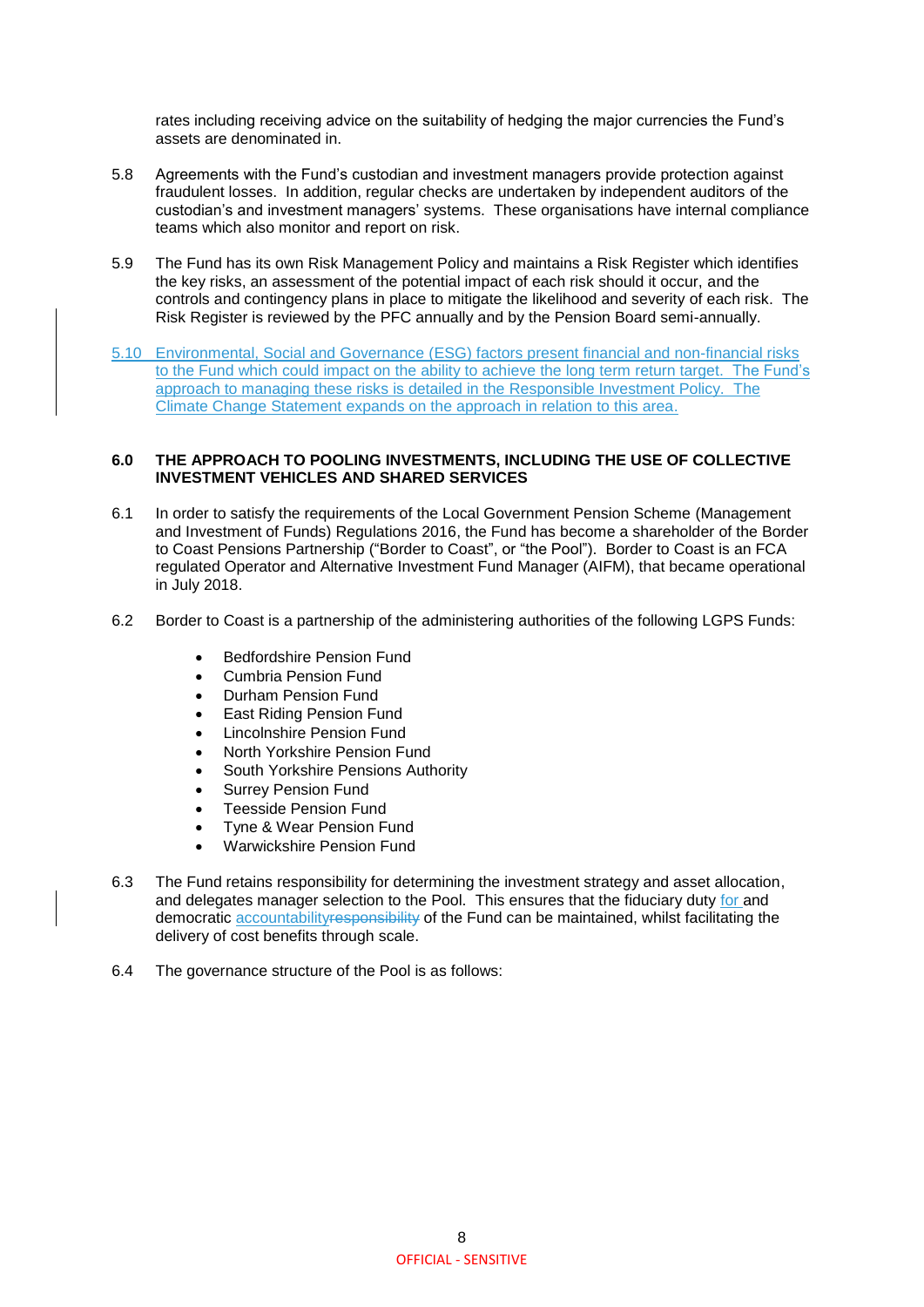

6.5 The Fund will hold the Pool to account through the following mechanisms:

- A shareholding in Border to Coast with voting rights of equal weight to the other ten partner funds, enabling oversight and control of the corporate operations of Border to Coast
- A representative on the Joint Committee which, as an investor, will monitor and oversee the investment operations of Border to Coast
- Officer support to the representatives above from the Officer Operations Group and the Statutory Officer Group. Day to day oversight will be provided by these officer groups.
- 6.6 It is expected that all of NYPF's assets will be transitioned into the Pool, once suitable subfunds are in place. This process is expected to take a number of years. The key criteria for the assessment of the sub-funds offered by the Pool are that they provide suitable solutions that meet the investment objectives and asset allocation strategy of the Fund and that there are significant financial benefits in investing. The Fund undertakes due diligence prior to investment to ensure that the interests of NYPF are met. Certain illiquid investments will be retained by NYPF until they are fully realised. The legal structures of these illiquid assets are such that it may not be practical to transfer ownership without a substantial loss in value. The Fund will continually monitor assets that are held outside of the Pool to ensure that this continues to be appropriate and that value for money is being demonstrated.
- 6.7 An annual report will be submitted to the Scheme Advisory Board providing details of assets transferred into the Pool.

#### **7.0 HOW SOCIAL, ENVIRONMENTAL OR CORPORATE GOVERNANCE CONSIDERATIONS ARE TAKEN INTO ACCOUNT IN THE SELECTION, NON-SELECTION, RETENTION AND REALISATION OF INVESTMENTS**

7.1 The PFC takes the view that its overriding obligation is to act in the best financial interests of the Scheme and its beneficiaries. It is recognised that ESG factors can influence long term investment performance and the ability to achieve long term sustainable returns. Investment advice received by the Fund implicitly includes consideration of these factors. Therefore, as a